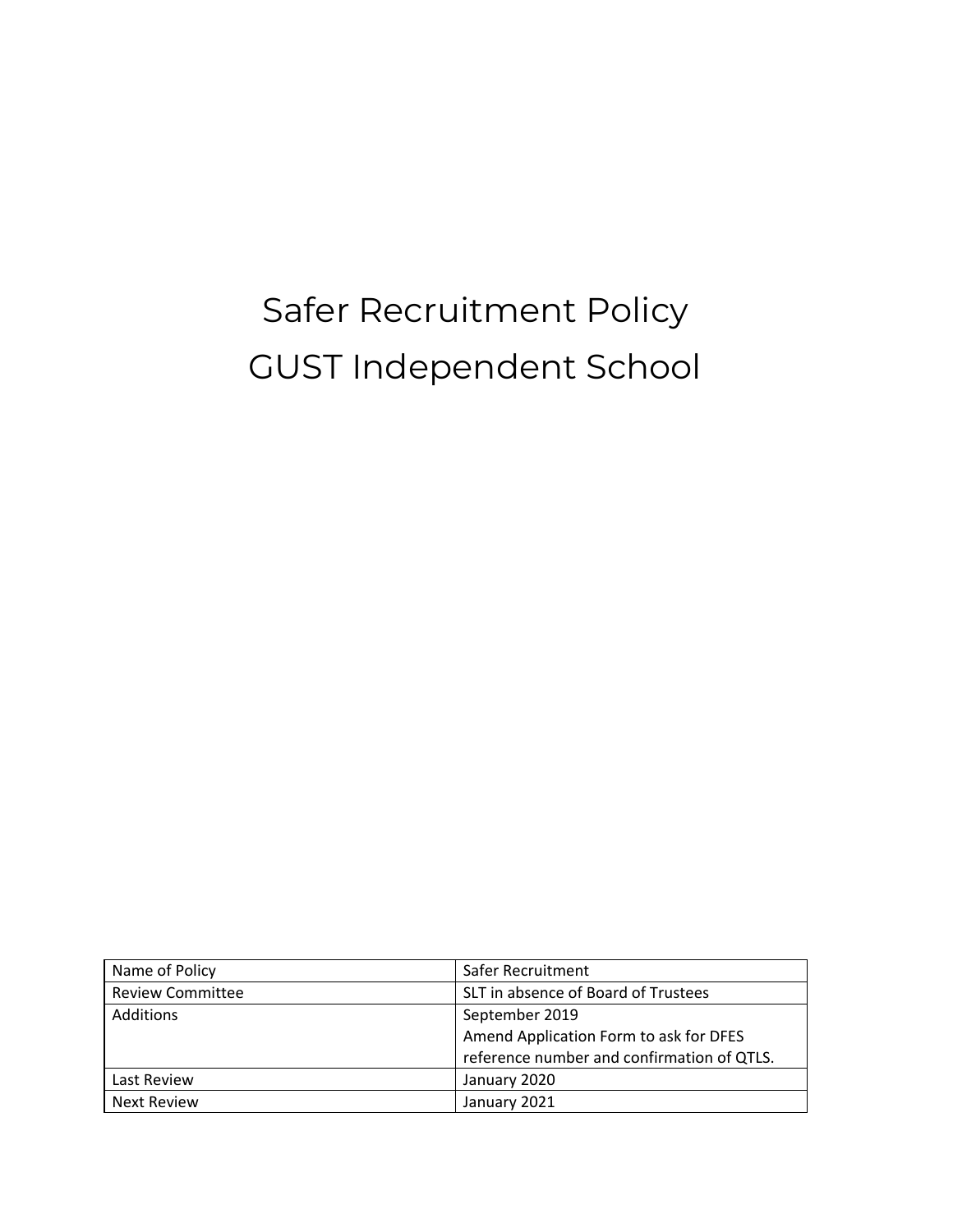## **Safer Recruitment Policy**

### **Rationale**

This policy is needed to ensure that the school appoints the very best people to posts in the school and that safe recruitment practices are rigorously enforced.

#### **Purposes**

- To ensure all those employed at GUST are suitable individuals to work with children and young people
- To ensure all those employed at GUST are the best qualified and experienced to work with children and young people
- To ensure all those employed at GUST share the school's ethos, values, ways of working and aspirations for its pupils and the community it serves
- To meet the requirements of the safeguarding agenda and protect both pupils and employers within the establishment
- To meet government recommendations for appropriate training especially for safe staff recruitment
- To ensure all employees understand the requirements within safeguarding and their role.
- ●

### **Guidelines for implementation**

### **1. Identification of the need for an appointment**

Posts required at the school are shown in the school's staffing structure. The need for certain posts will be assessed as appropriate e.g. when a member of staff leaves; when the budget is under review.

## **2. Advertisements & post details**

Once the need for an appointment has been identified the school will proceed to advertise internally, locally and nationally as appropriate. Advertisements will carry information about the school and the post. Potential candidates who request details will be sent the candidate information pack which will contain the following:

- $\bullet$  A brief letter which will include details of how to apply for the post (e.g. what is required and the closing date)
- A job description
- An application form

All literature pertaining to posts will contain this statement of commitment to safeguarding children and young people:

"This school and the local authority are committed to safeguarding and promoting the welfare of children and young people and expects all staff and volunteers to share this commitment. A DBS Certificate is required for this post prior to commencement." Literature that will contain this statement includes:

- Advertisements
- Publicity materials
- Candidate information pack
- Job description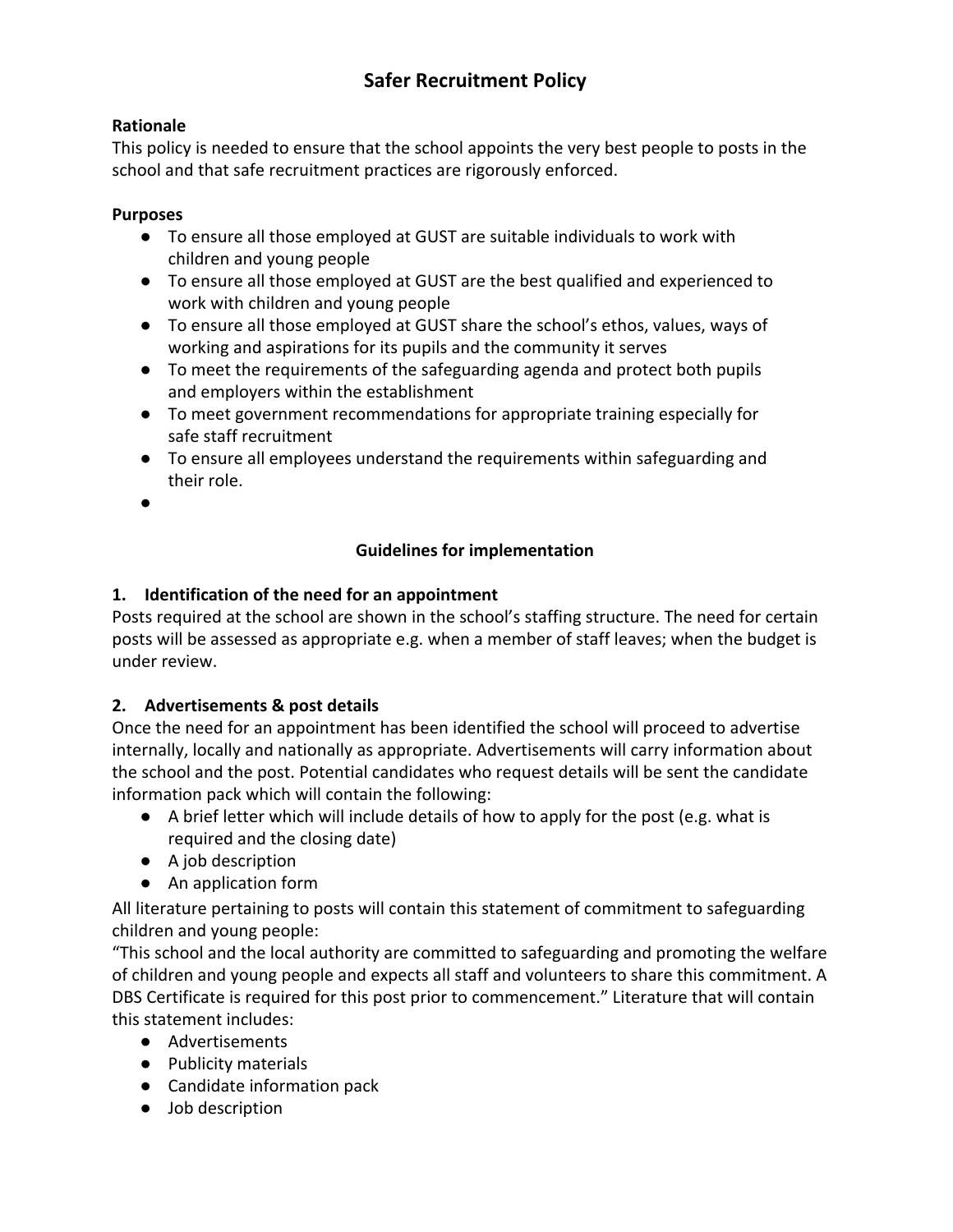● Invitation to interview

#### **3. Applications and short listing**

An appointment team will be established at this stage which will usually consist of:

- The headteacher or other senior member of staff.
- The appropriate dept. manager
- A trustee where practical
- Other relevant staff e.g. a deputy head.

Applications can be made electronically or as hard copy. Once the closing date has passed the appointment team will shortlist the candidates and invite them for interview, explaining what they need to do in preparation. This will include bringing appropriate documentation so that a DBS check can be initiated for the successful candidate.

### **4. Selection procedures**

Interviews will normally take place over the course of a day – more if it is for a senior post. The day will normally start with a welcome and introduction by the manager/head and – at some stage – a tour of the school with pupils. Candidates also will need the opportunity to find out about the post and the team they will be working with.

A variety of selection procedures will be used, for example:

- **Critical incident interviews**. Candidates are asked to talk about particular events or developments in their career. This can be a useful way of analyzing a candidate's motives and ways of working.
- **Teaching a lesson (if relevant)**. This provides very important information especially about how well the candidates plan lessons, how they interact with pupils and how well they teach. This does need careful planning and pupils need to be told in advance what they are doing and why. Where it is not practical for a lesson to take place, a simple discussion between the candidate and a group of pupils can provide useful insight.
- **● The final interview.** The final interview panel will receive feedback from the selection activities that have taken place and then proceed to agree questions for the final interview. Questions and tasks for the activities need to have been worked out in advance. All candidates must be given the same questions and tasks to do although it is entirely appropriate to ask candidates about issues arising from their initial application and from other selection methods used on the day.

## **5. References**

References will be requested from both of the referees nominated by the candidate, one of which should be an up to date employer referee, i.e. current or most recent employer. The school will request a written reference and – in appropriate cases – for the referee to complete simple tick sheet. The school will request information about:

- The candidate's suitability for the post
- Attendance, health and punctuality
- Whether the candidate has passed the pay threshold for teachers (where appropriate)
- Whether there are any outstanding disciplinary issues
- Whether there are any reasons why the candidate should not work with children and young people.

#### **6. The appointment**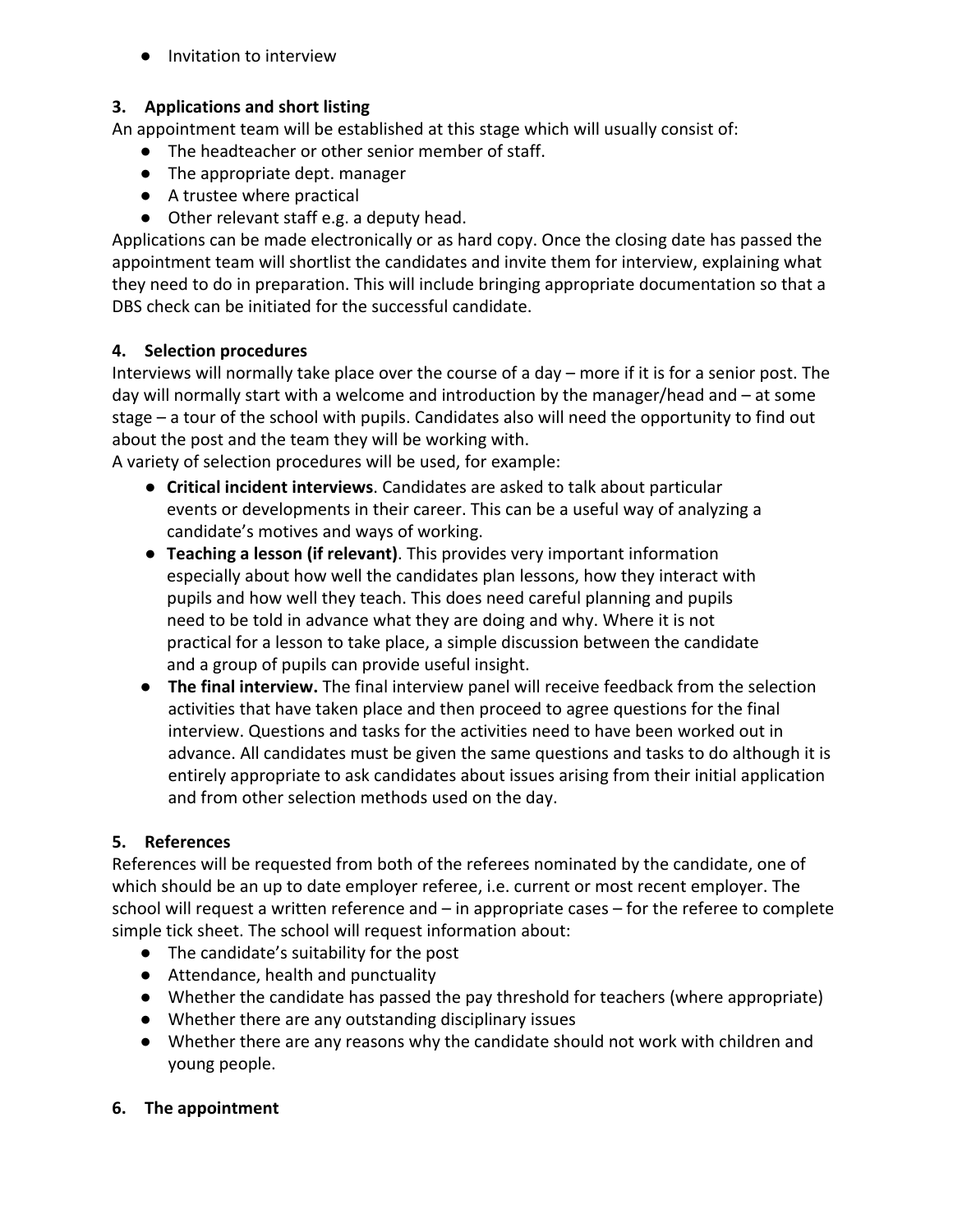Taking all the evidence gathered the panel makes its choice. The successful candidate is made a verbal offer of the post. If they accept then they are sent a formal offer which states that their appointment is subject to satisfactory references and satisfactory medical and DBS disclosure checks.

The unsuccessful candidates are informed and offered a debrief on their performance.

#### **7. Safeguarding procedures on the interview day:**

During the day, the following checks will be made:

- $\mathcal V$  Proof of identity
- $\boldsymbol{\checkmark}$  Academic qualifications
- $\blacktriangleright$  A DBS check will be initiated for the successful candidate all candidates will be asked to bring appropriate documentation for this

The application form will ask for, where appropriate:

- $\vee$  DFES reference number
- $\mathcal V$  Confirmation of qualified teacher status

The candidate will also be asked in the interview to explain any gaps in time on the application form.

#### **8. After the appointment**

The successful candidate is sent a formal offer of the post to which they must respond in writing. A contract will be issued in due course.

An induction programme is compiled by the relevant member of staff, which will include ensuring that the appointee understands the school's safeguarding procedures. Training will be provided where gaps have been identified.

#### **9. Monitoring, evaluation & review**

Appendix 1 is a monitoring checklist to use to ensure all the relevant safeguarding procedures have been followed

The school will evaluate its appointment procedures each year and make appropriate revisions. This will include asking people involved in selection procedures – staff, pupils, trustees and candidates – how they can be improved.

#### **10. Responsibilities**

· The Head teacher – oversight of the policy and its implementation

- · Trustees for appointments to ensure the correct procedures have been used
- · Admin to collect documentation for the DBS check.